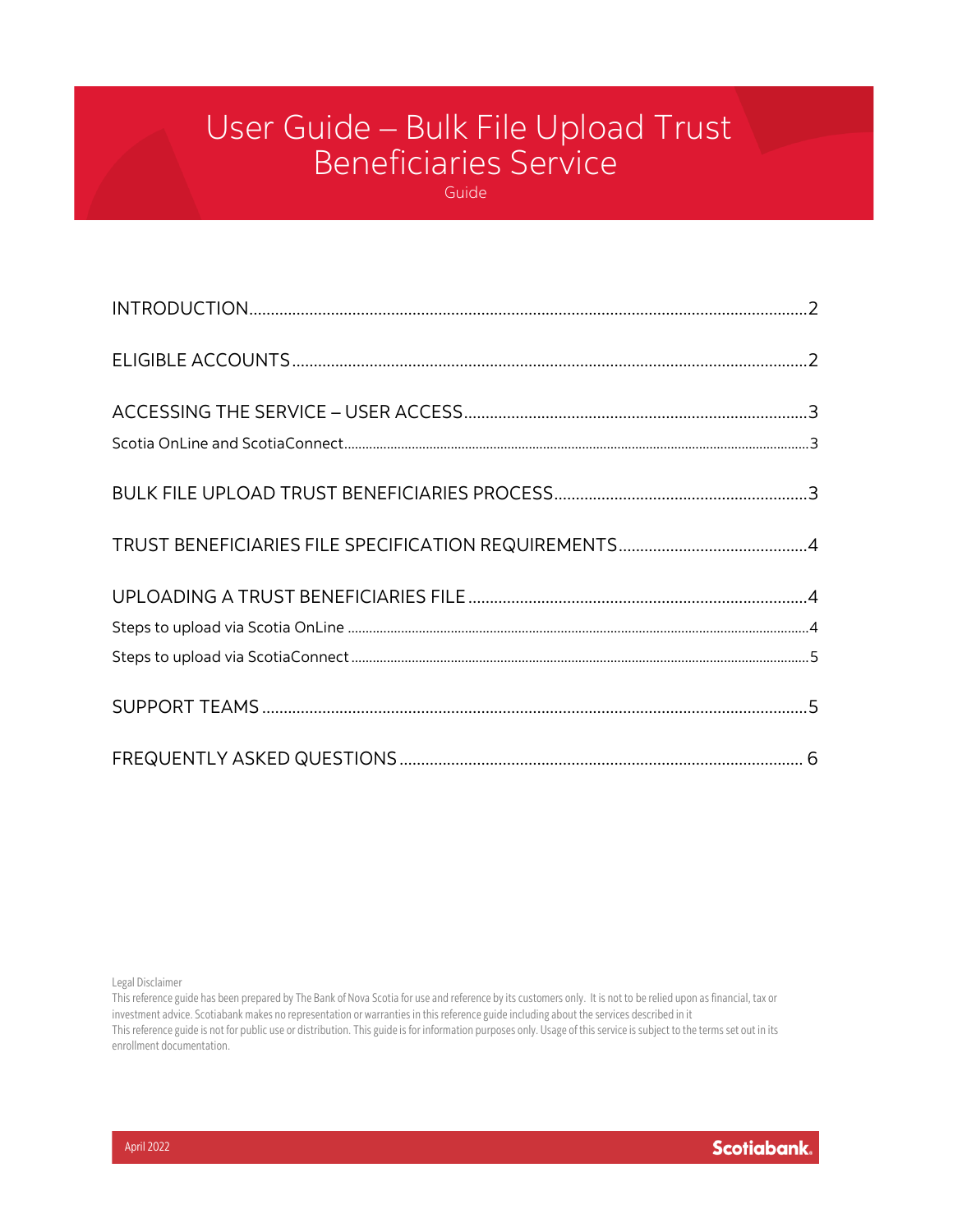### <span id="page-1-0"></span>**INTRODUCTION**

Welcome to the Bulk File Upload Trust Beneficiaries service.

The Bulk File Upload Trust Beneficiaries service is a method for customers who hold deposits in trust at Scotiabank to provide the trust beneficiary information (i.e., each trust beneficiary's legal name, full address and interest in the deposit expressed as a percentage or dollar amount) for their trust account(s) to Scotiabank.

Customers who wish to use this service should familiarize themselves with the content of this user guide which details:

- Accounts that are eligible for the service.
- User access requirements to upload a trust beneficiaries file via Scotia OnLine and ScotiaConnect.
- List of complete steps to ensure your file is on Scotiabank's records.
- File specifications requirements to ensure that the file(s) created and uploaded will be processed successfully.
- How to use the upload service on Scotia OnLine and ScotiaConnect.
- Support teams; and
- Answers to frequently asked questions (FAQs) to assist customers.

### <span id="page-1-1"></span>**ELIGIBLE ACCOUNTS**

These accounts are eligible for the service when designated as a **General Trust** account.

| <b>Eligible Business Accounts</b> | <b>Eligible Investment Accounts</b>            |
|-----------------------------------|------------------------------------------------|
| <b>Business Account</b>           | Special Trust with personal beneficiary        |
|                                   | Special Trust with non-personal<br>beneficiary |
|                                   | Non-registered savings non-personal<br>owner   |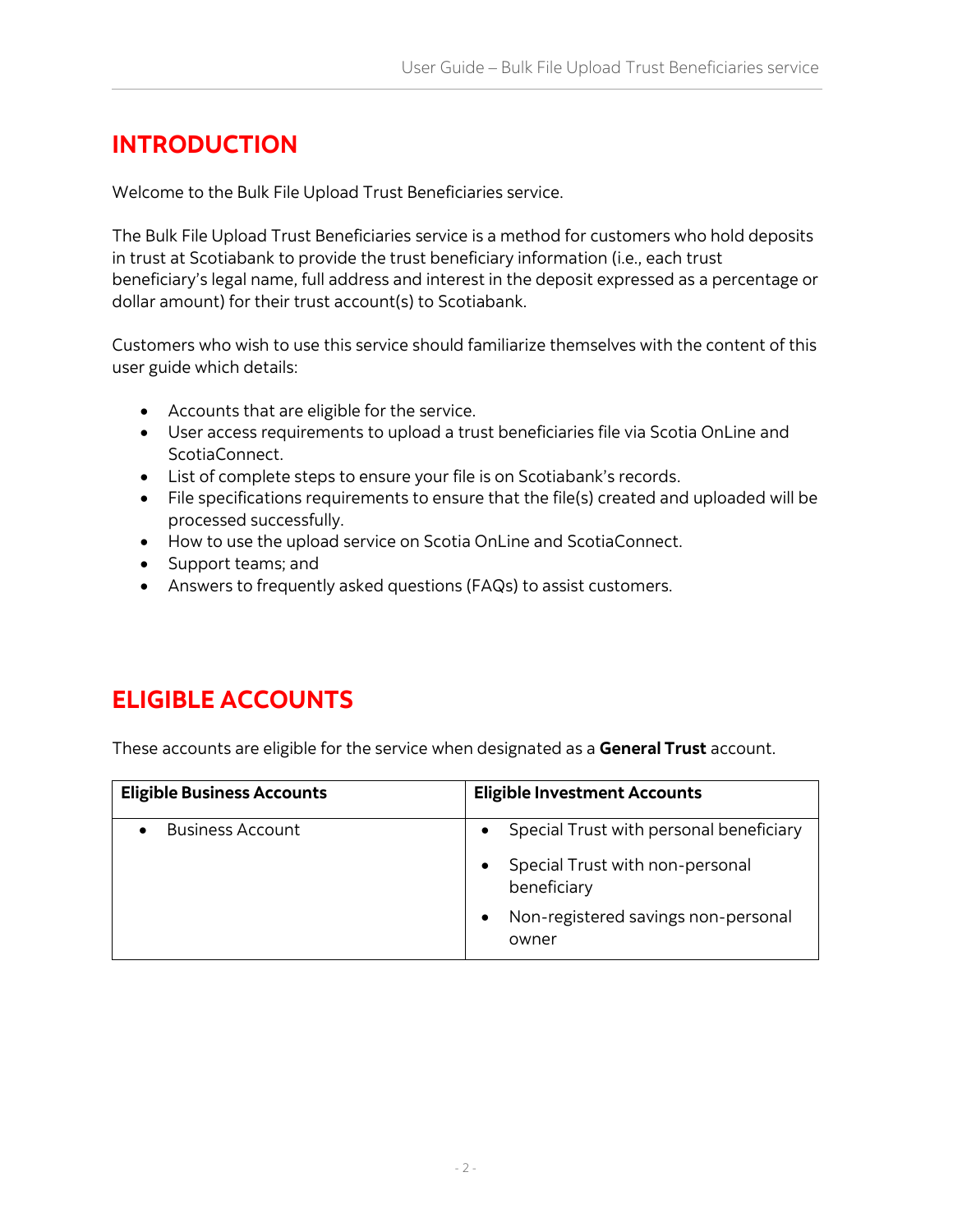## <span id="page-2-0"></span>**ACCESSING THE SERVICE – USER ACCESS**

### <span id="page-2-1"></span>SCOTIA ONLINE AND SCOTIACONNECT

Customers can sign-in to Scotia OnLine or ScotiaConnect to use this service.

Scotia OnLine and ScotiaConnect customers must have one of the following user access to upload a trust beneficiary file for an eligible trust account.

| <b>Scotia OnLine</b>                     |           | <b>ScotiaConnect</b>           |
|------------------------------------------|-----------|--------------------------------|
| Business One to Sign                     |           | Super User                     |
| <b>Business Delegate with Financial</b>  | $\bullet$ | Administration with My Account |
| Entitlement                              |           | functionality                  |
| Business Multiple to Sign with Financial |           |                                |
| <b>Fntitlement</b>                       |           |                                |
| Personal + Business                      |           |                                |

### <span id="page-2-2"></span>**BULK FILE UPLOAD TRUST BENEFICIARIES PROCESS**

- 1. Create your trust beneficiaries file following the file specifications requirements.
- 2. Sign-in to Scotia OnLine and upload your file, or Sign-in to ScotiaConnect and upload your file.

#### **Notes:**

- Multiple files may be uploaded for a trust account on the same day. However, only the most recent file uploaded each day for a trust account will be processed.
- Any changes or updates to the trust beneficiaries require a new file containing all the trust beneficiaries to be submitted as each successfully processed file replaces the existing trust beneficiaries linked to the account.
- 3. Your successfully uploaded file will be sent for processing.

### **Notes:**

- Files uploaded after 8pm (ET) will be processed on the next business day.
- Files are not processed on Sundays and national holidays. Please read the FAQs or the file specification requirements document for a list of national holidays.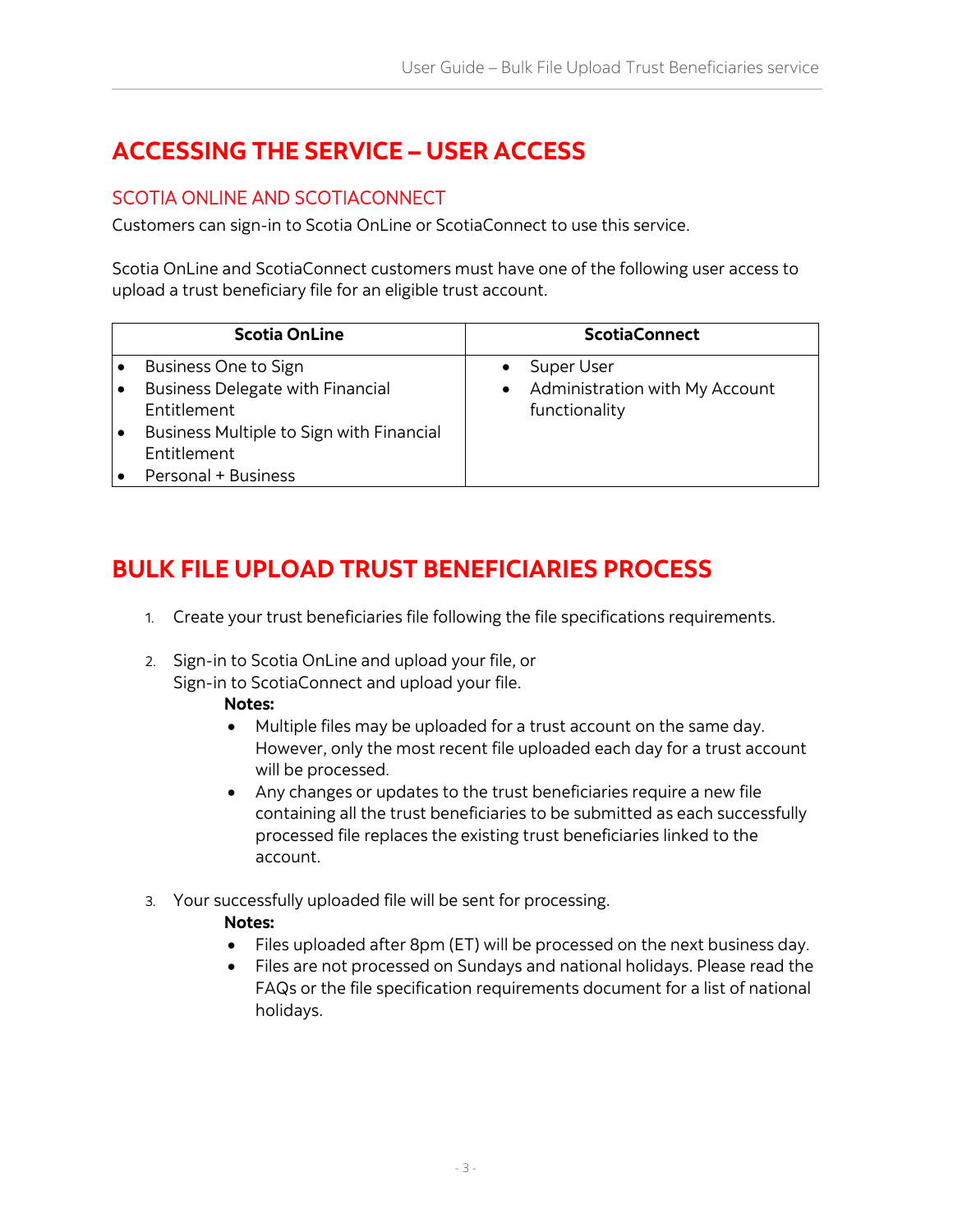- 4. You will receive a notification from scotiabank@email.scotiabank.com indicating the processing status of your file within 2 business days of uploading your file. **Notes:**
	- Do not send emails to scotiabank@email.scotiabank.com. This email address is not monitored.
	- If you require further assistance, please contact the support teams.
	- If you do not receive a notification in your inbox, please also check your "junk mail" or "spam" folder.

| <b>File Processed Successfully</b>             | <b>File Not Processed</b>             |
|------------------------------------------------|---------------------------------------|
| No action required: Scotiabank's records       | Action required: review the failure   |
| have been updated. Your trust                  | message in the email and take the     |
| beneficiaries listed in the file are linked to | appropriate action before reuploading |
| your trust account.                            | your file via Scotia OnLine or        |
|                                                | ScotiaConnect.                        |

### <span id="page-3-0"></span>**TRUST BENEFICIARIES FILE SPECIFICATION REQUIREMENTS**

Your trust beneficiaries file must comply with the file specification requirements to upload and be processed successfully. It is important that you read the file specification requirements to avoid delays in updating Scotiabank's records.

#### **[File Specification Requirements](https://www.scotiabank.com/content/dam/scotiabank/canada/en/documents/File_Specification_Requirements.xlsx)**

Note: please scroll across to the right to view all tabs in the file specification requirements.

Click **[here](https://www.scotiabank.com/content/dam/scotiabank/canada/en/documents/Sample_Files_Subscribe_and_Unsubscribe.xlsx)** to view samples of trust beneficiaries files.

Note: the sample file is an excel document however you can create your file using other applications provided it is saved with a .CSV UTF-8 extension.

### <span id="page-3-1"></span>**UPLOADING A TRUST BENEFICIARIES FILE**

### <span id="page-3-2"></span>STEPS TO UPLOAD VIA SCOTIA ONLINE

Available April 12, 2022.

Our **[Quick Reference Guide](https://www.scotiabank.com/content/dam/scotiabank/canada/en/documents/Quick_Reference_Guide_SOL.pdf)** will provide you with the steps on how to send your files via Scotia OnLine.

Your file must comply with the file specification requirements, or it will not upload successfully and/or be processed.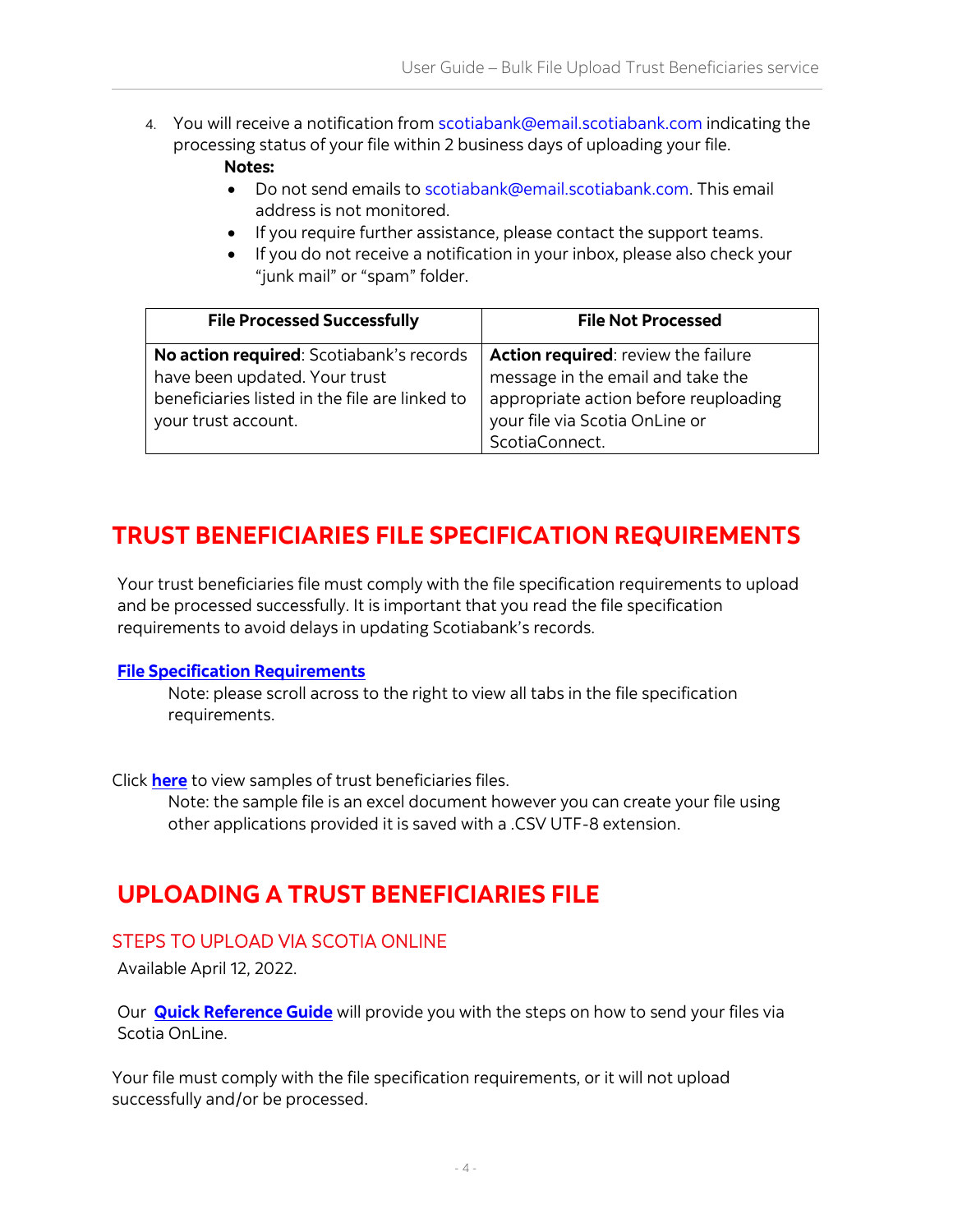#### <span id="page-4-0"></span>STEPS TO UPLOAD VIA SCOTIACONNECT

Available April 12, 2022.

Our **[Quick Reference Guide](https://gtb.scotiabank.com/content/dam/gtb/documents/beneficiaryuploads.pdf)** will provide you with the steps on how to send your files via ScotiaConnect.

Your file must comply with the file specification requirements, or it will not upload successfully and/or be processed.

### <span id="page-4-1"></span>**SUPPORT TEAMS**

Scotia OnLine and ScotiaConnect have support teams that are willing to assist you with questions you may have about the Bulk File Upload Trust Beneficiaries service.

For the Scotia OnLine support team, please call:

| Small Business customers: | 877-552-5522                 |
|---------------------------|------------------------------|
| Commercial customers:     | 877-552-5522                 |
| Hours of operation:       | Mon-Thurs 9:00am-11:00pm EST |
|                           | Fri 9:00am-10:00pm EST       |
|                           | Sat 10:00am-6:00pm EST       |

For the ScotiaConnect support team, please call:

| Customers located in         | 1-800-265-5613 [English], or          |
|------------------------------|---------------------------------------|
| Canada:                      | 1-800-463-7777 [French]               |
| Customers located outside of |                                       |
| Canada:                      | 416-288-4600 (Collect Number)         |
| Hours of operation:          | Mondays to Fridays, 8 am to 8 pm (ET) |
|                              |                                       |

These support teams can assist with:

- Verifying whether your account is designated as a General Trust.
- Verifying whether your account is one of the account types that is eligible for the Bulk File Upload Trust Beneficiaries service.
- Investigating "system error" messages received.

Our support teams are unable to assist with creating your trust beneficiaries file or uploading a file on your behalf.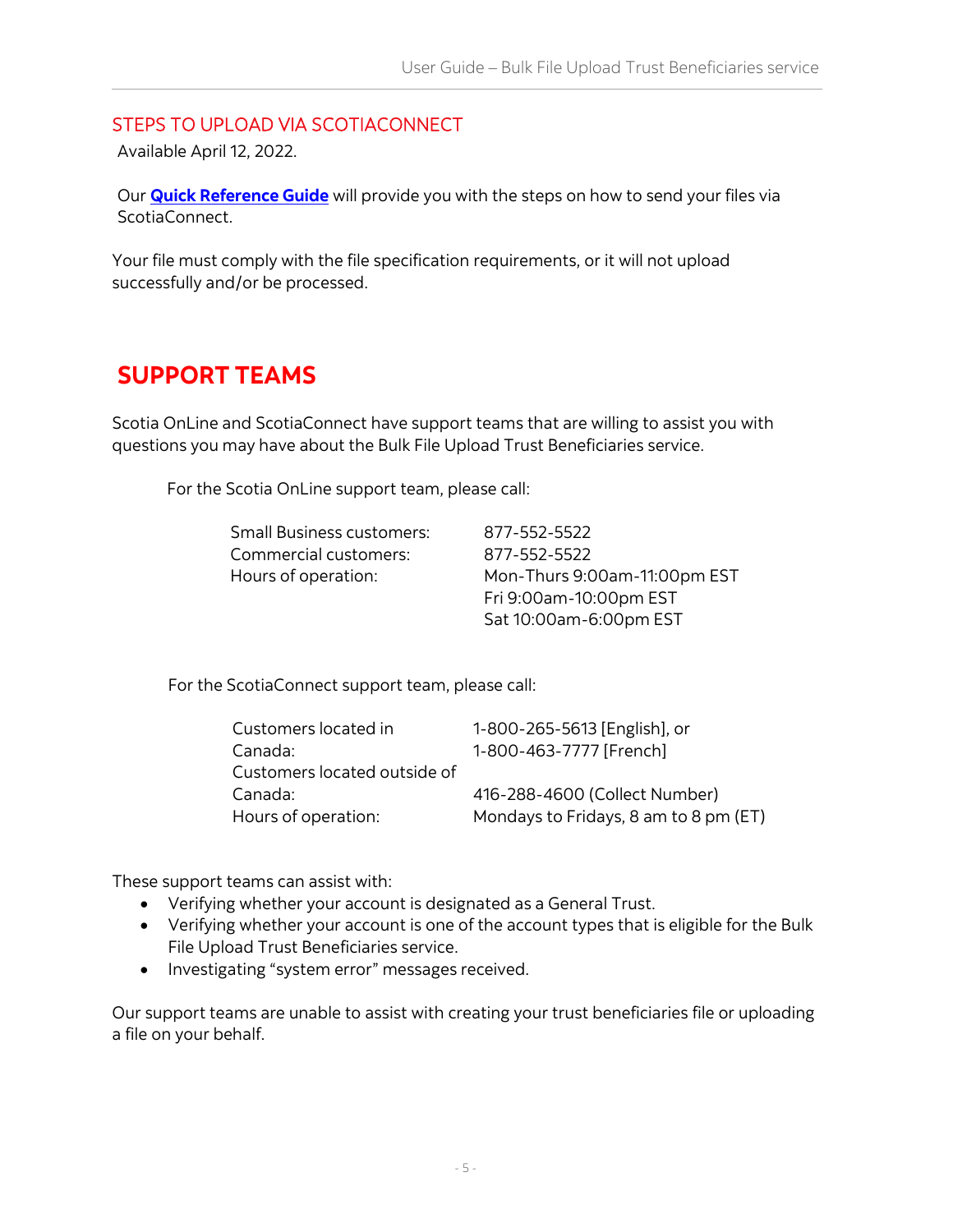### <span id="page-5-0"></span>*FREQUENTLY ASKED QUESTIONS*

- *1. Does my trust beneficiaries file have to be an excel document?* No. Your file can be created using any application but must be saved with .CSV-UTF8 extension.
- **2.** *How long will it take after I upload my trust beneficiaries file to link the beneficiaries to my trust account?*

2 business days excluding Sundays and national holidays for files uploaded prior to 8 pm (ET).

#### **3. What are the national holidays?**

Files are not processed on the following national holidays:

| New Year's Day | National Day for Truth and<br>Reconciliation |
|----------------|----------------------------------------------|
| Good Friday    | Thanksgiving                                 |
| Victoria Day   | Remembrance Day                              |
| Canada Day     | Christmas Day                                |
| Labour Day     | <b>Boxing Day</b>                            |

#### **4.** *When do I have to upload my trust beneficiaries file?*

Files can be uploaded throughout the year or whenever there is an update to trust beneficiary information. Scotiabank will continue to remind you annually to provide updated trust beneficiary information by April 30.

**5.** *I am making changes (adding, removing, or updating) trust beneficiary information. Do I have to upload a file containing all the trust beneficiaries information or can I upload a file with only the changes to be made?*

A new file containing all the trust beneficiaries must be submitted as each successfully processed file replaces the existing trust beneficiaries linked to the account.

*6. My file contains beneficiaries that have the same name, address, and interest in the deposit. How should these be listed in the file?*

Beneficiaries that have the same first and last names, address and interest in the deposit should be differentiated (e.g., using a prefix, suffix, middle name/initial, or additional information in an address cell).